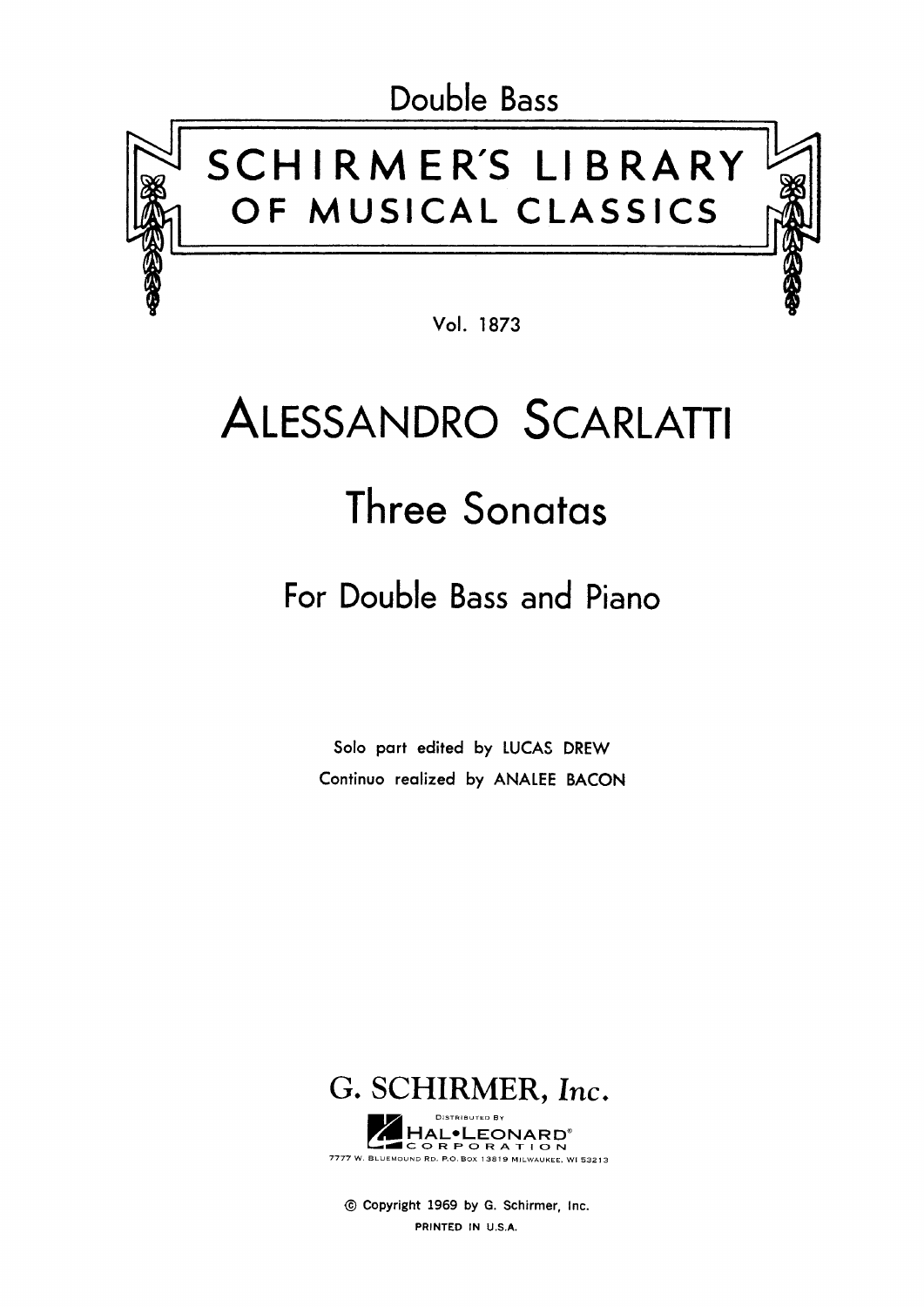Three Sonatas

for Double Bass and Piano

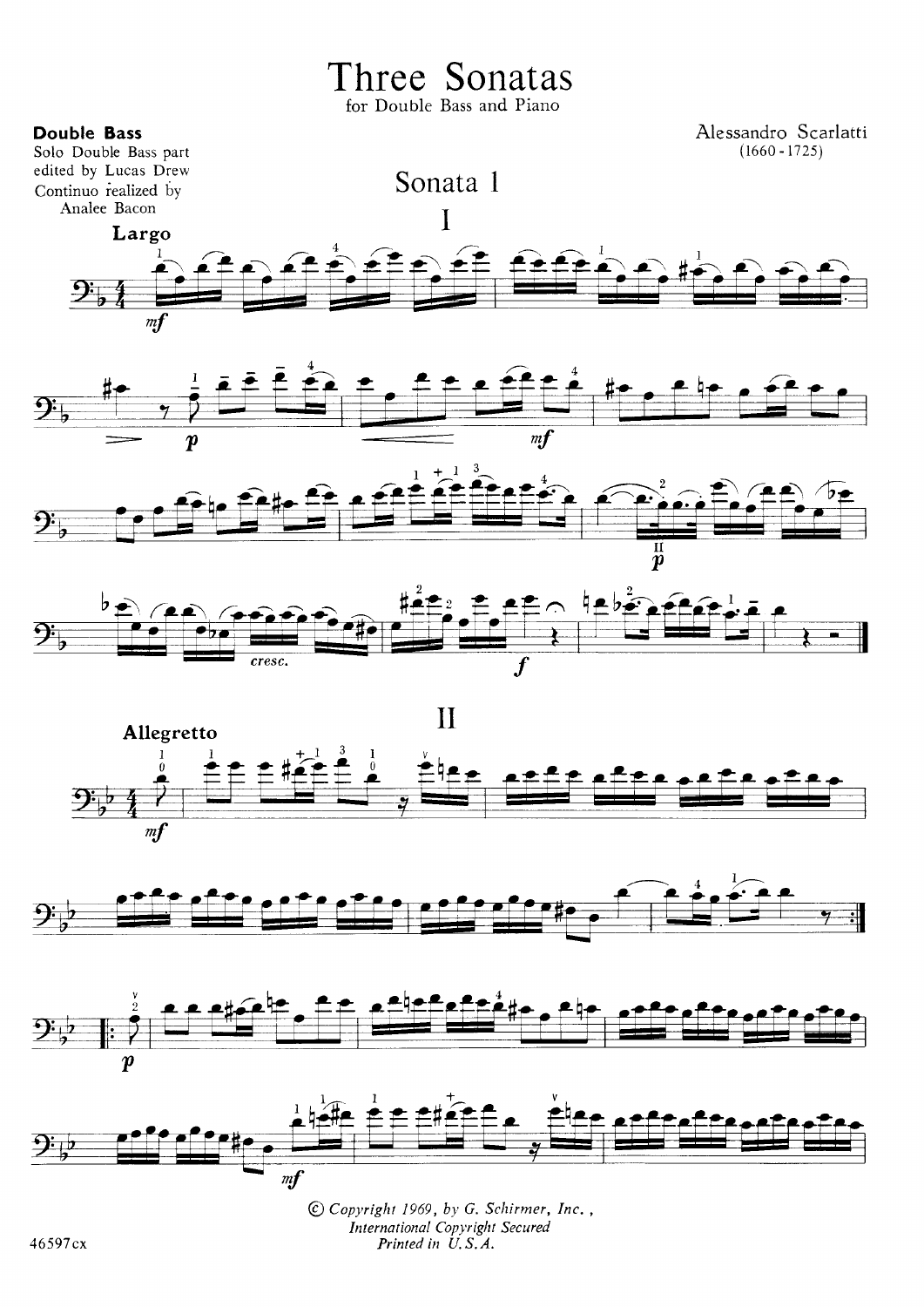











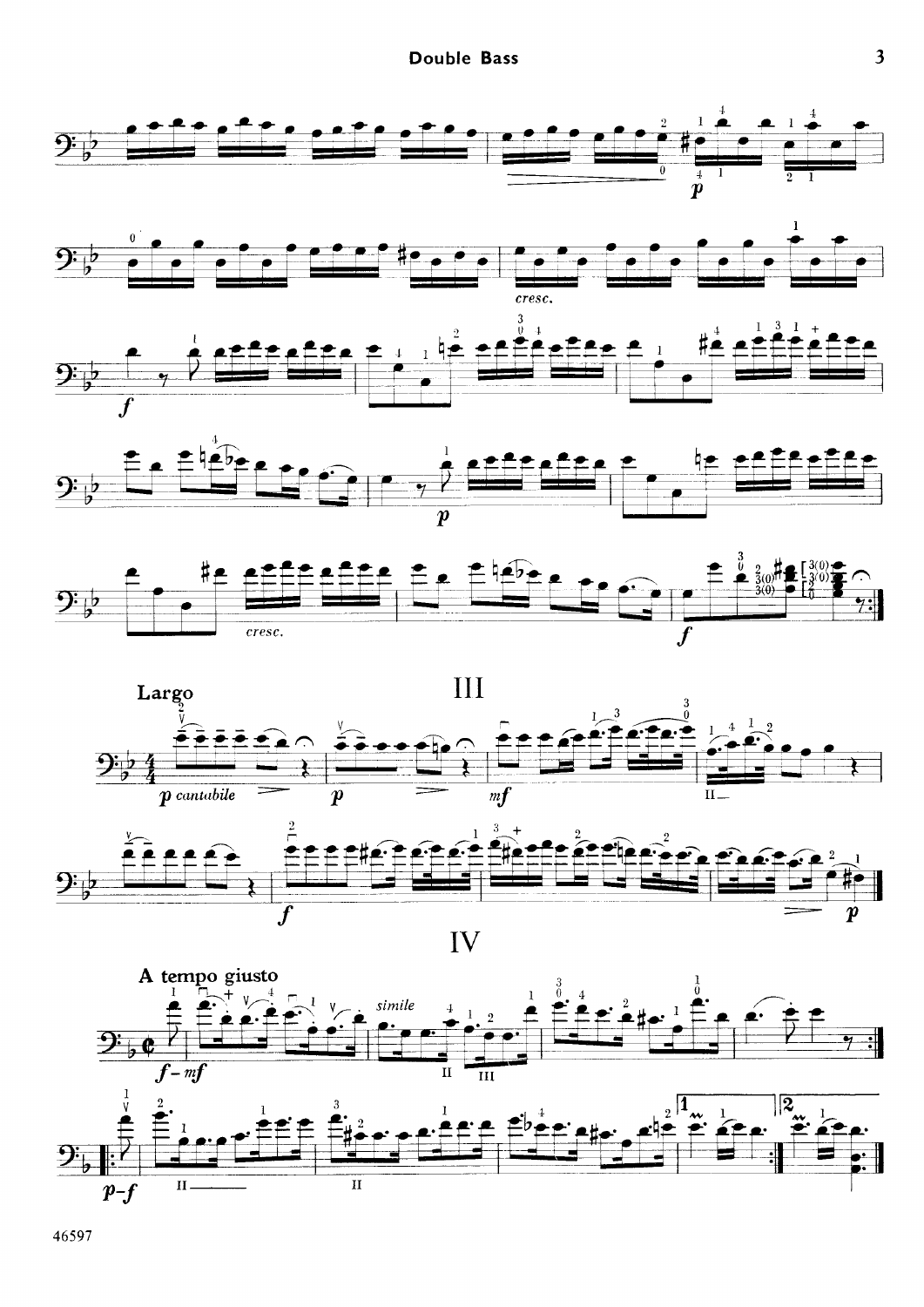### Sonata 2

**Double Bass** 

 $\overline{\mathbf{4}}$ 



















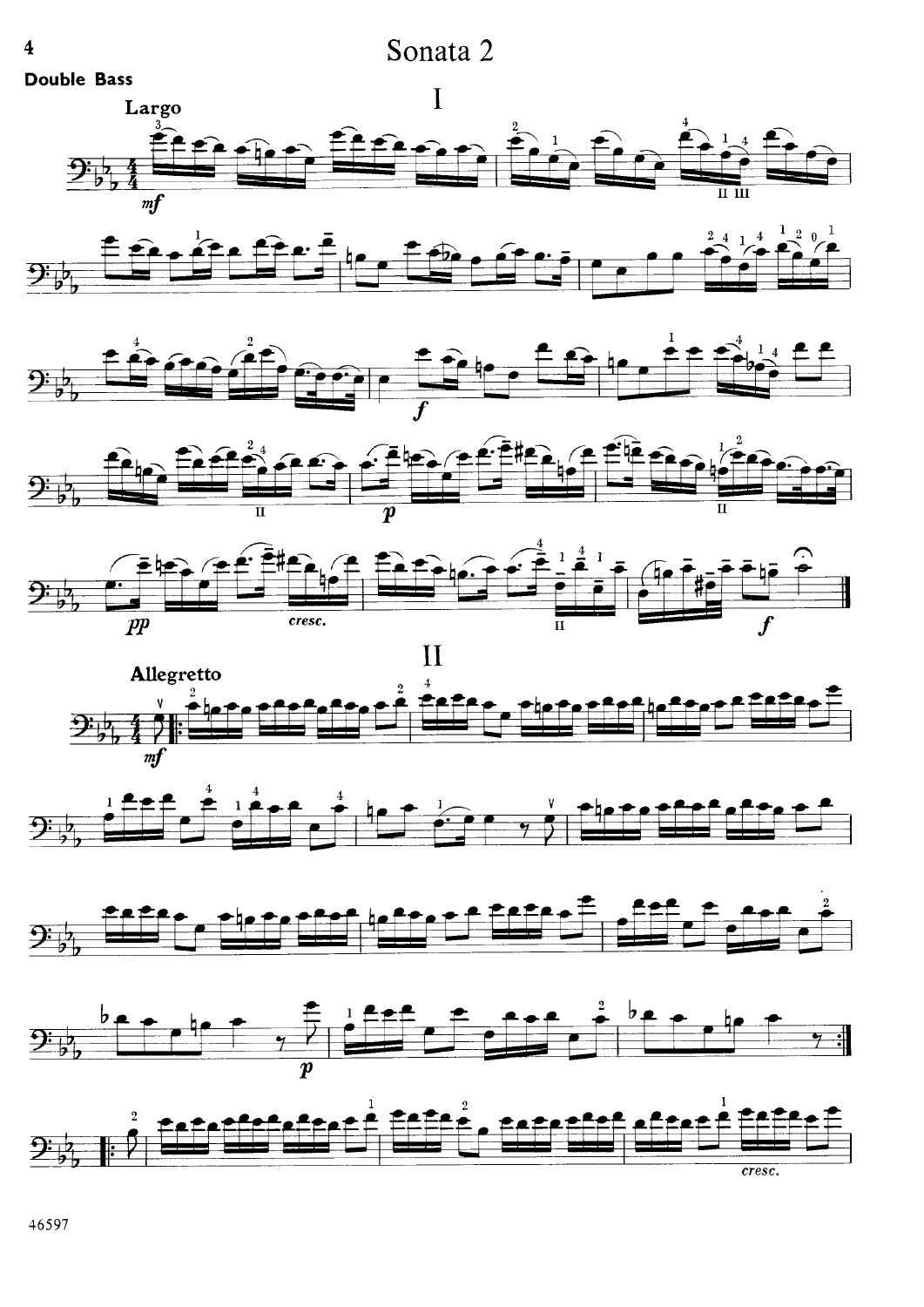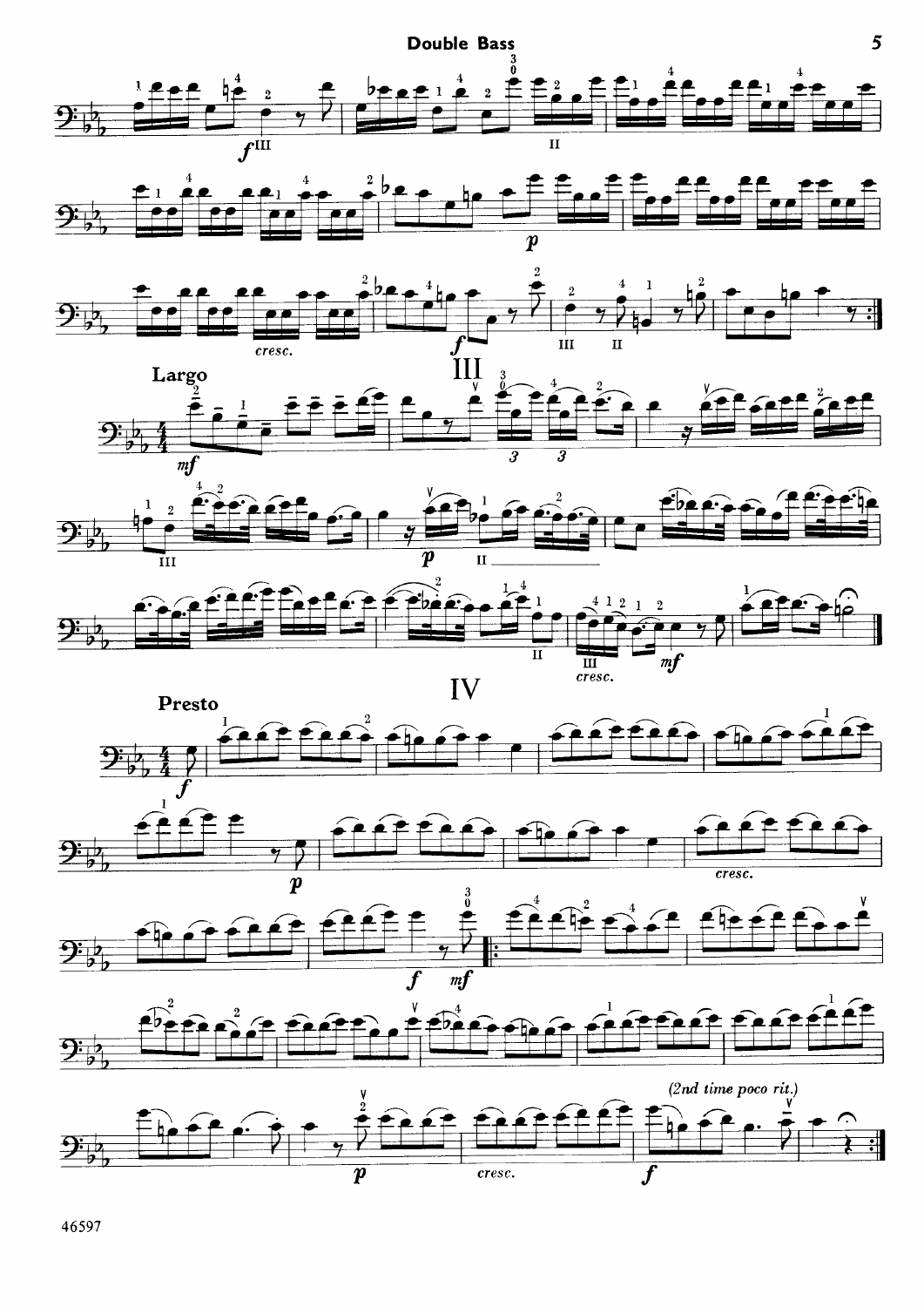### Sonata<sub>3</sub>













 $\mathbf{H}$ 







6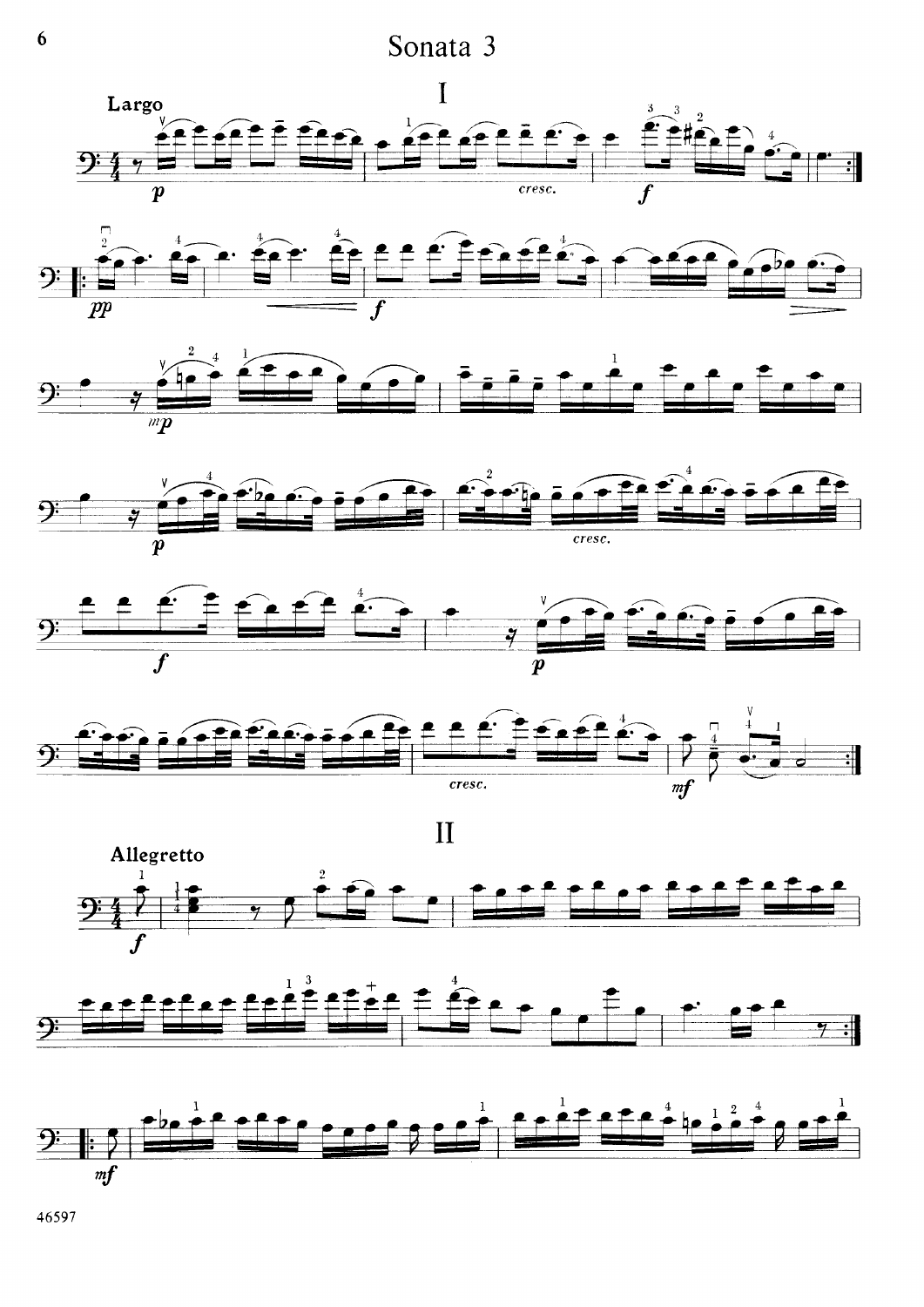#### Double Bass

















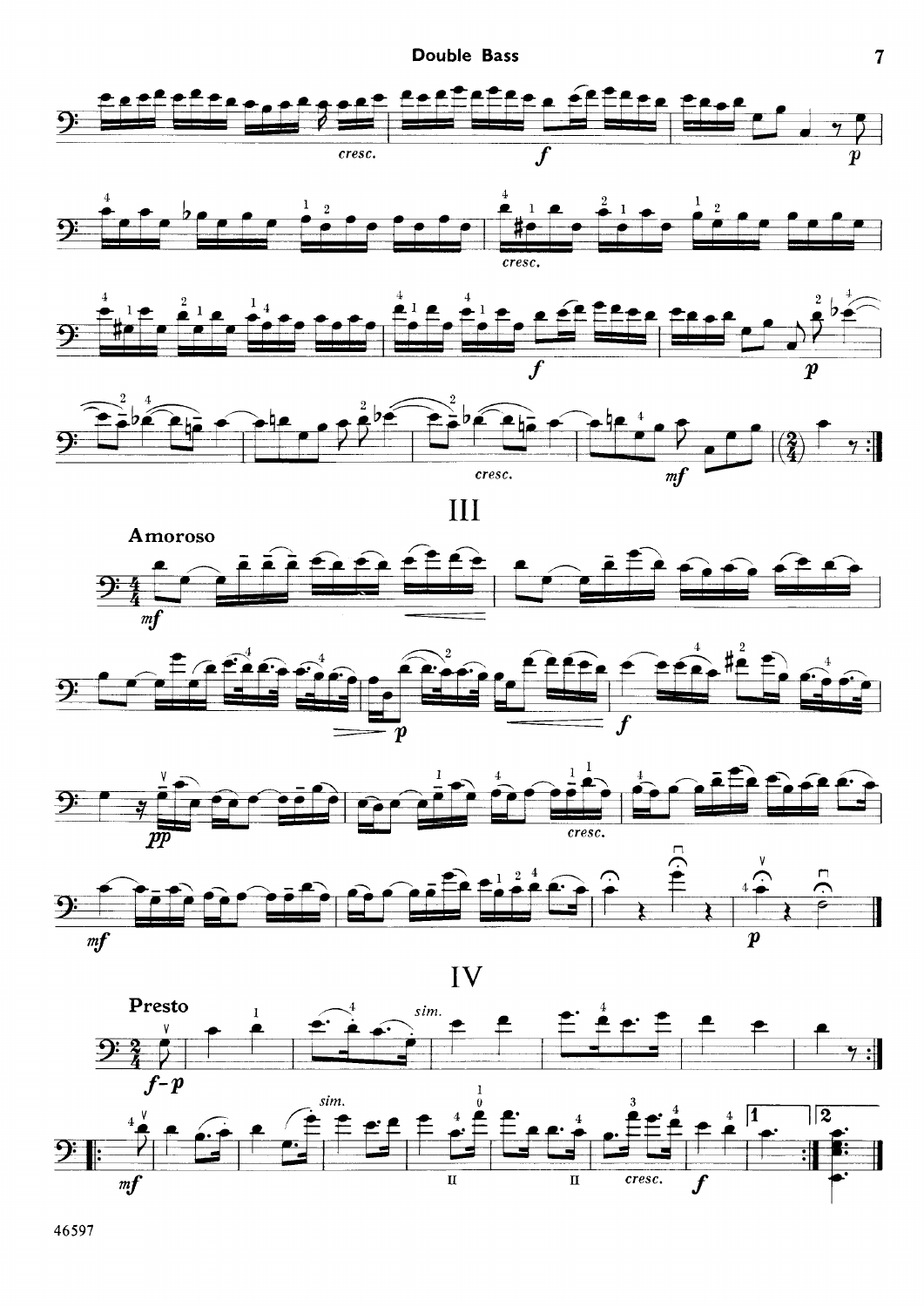# Three Sonatas

for Double Bass and Piano

#### **Double Bass**



Alessandro Scarlatti (1660 - 1725)







C Copyright 1969, by G. Schirmer, Inc.,<br>International Copyright Secured<br>Printed in U.S.A.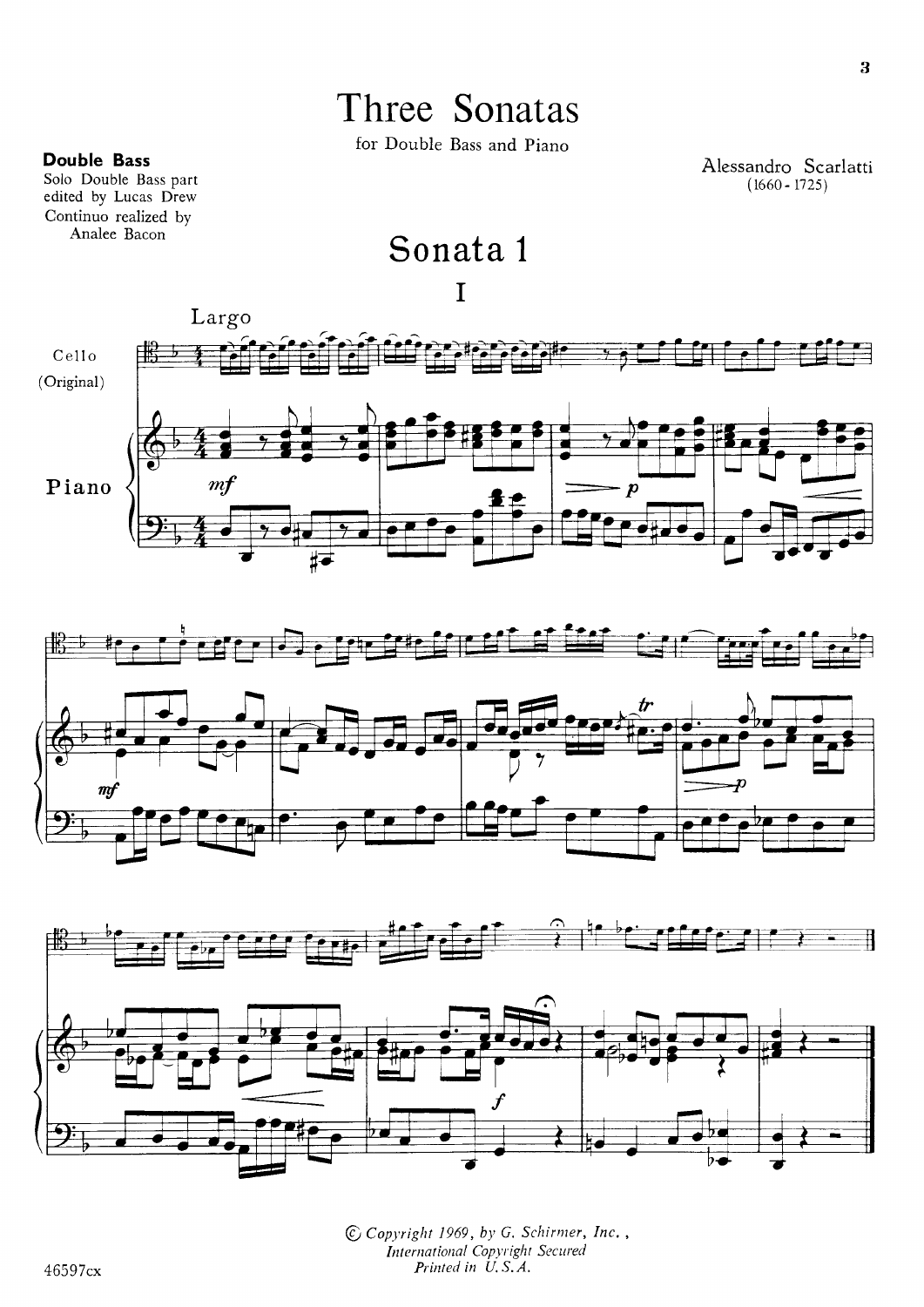





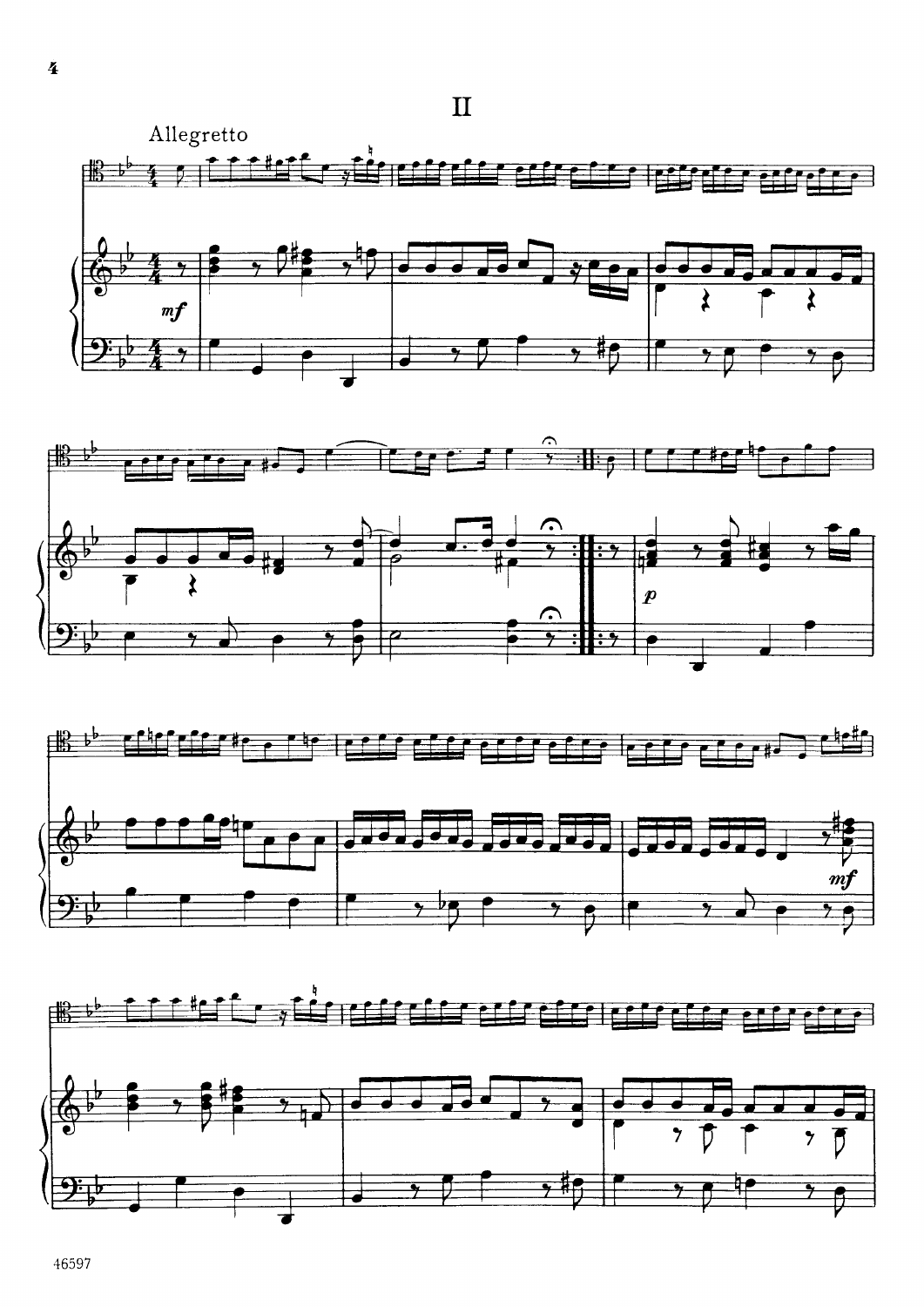





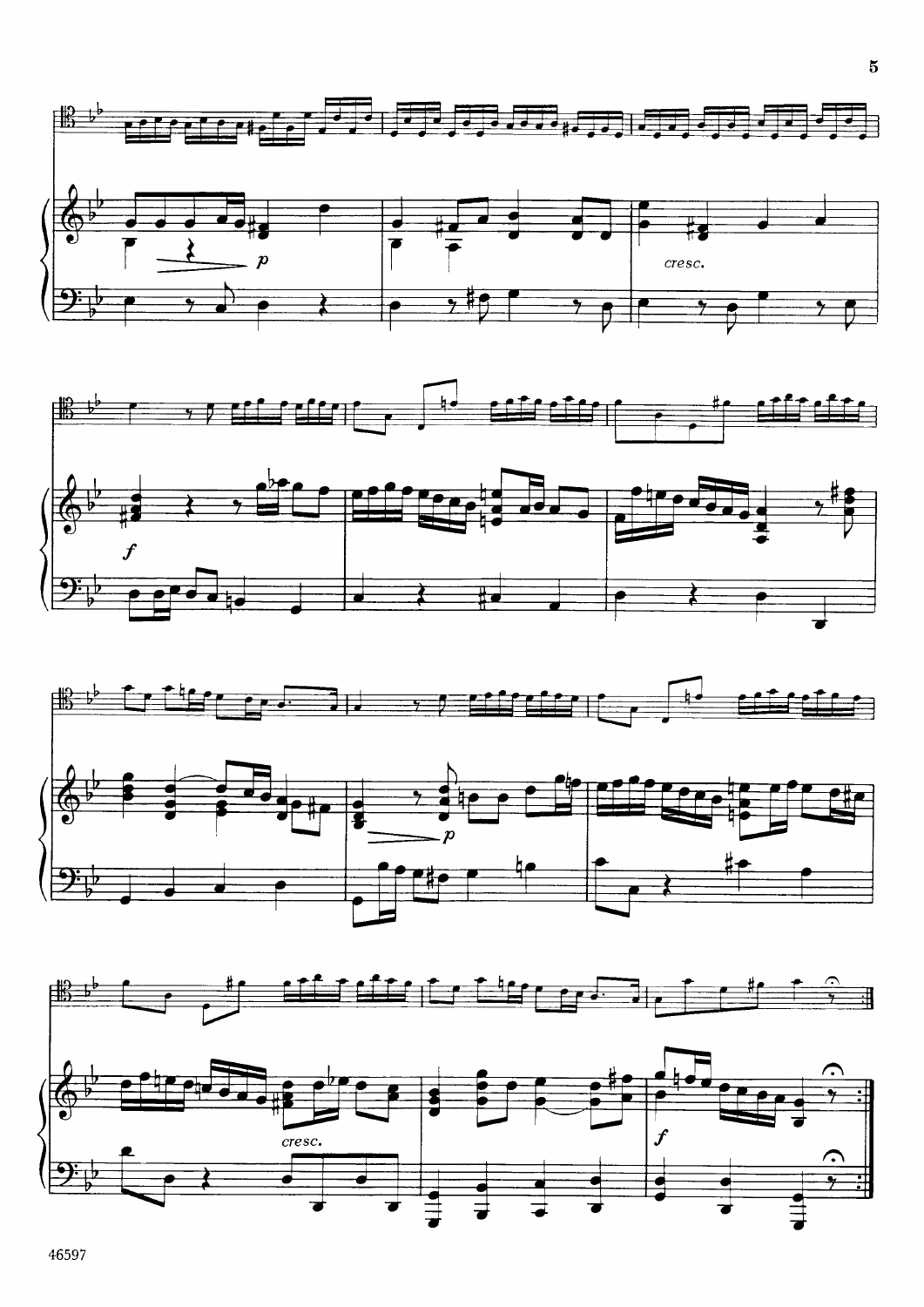





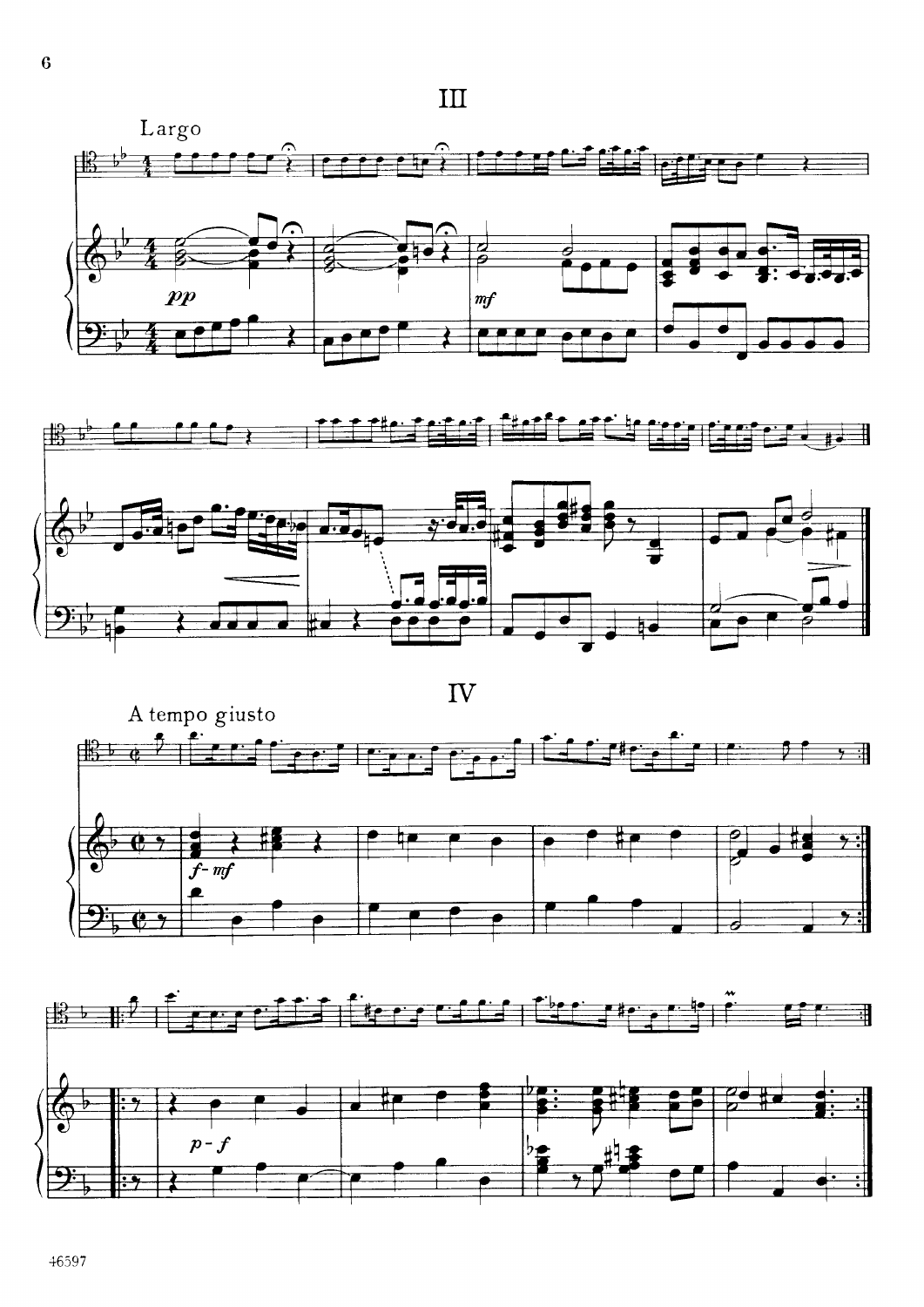### Sonata<sub>2</sub>

I







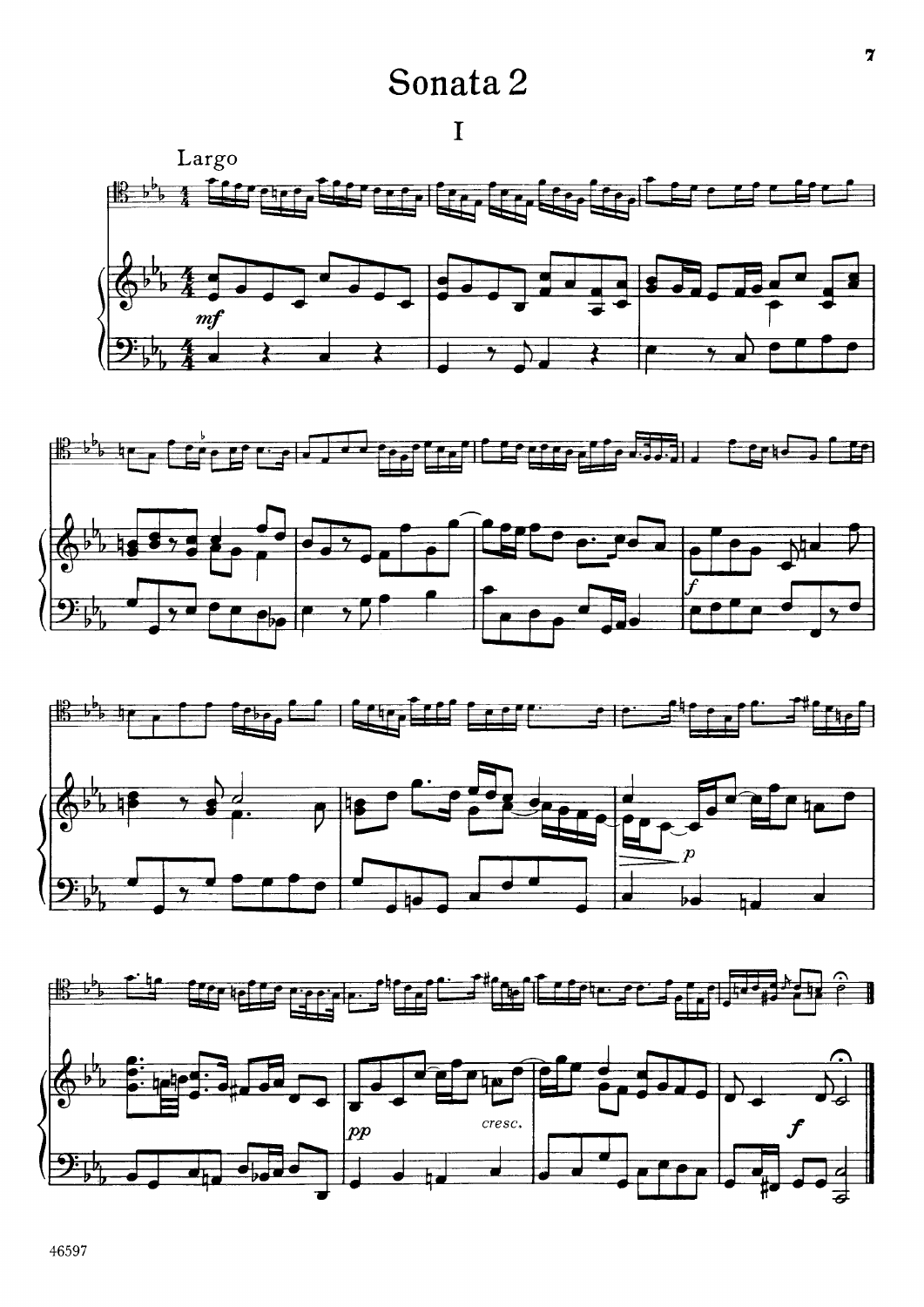





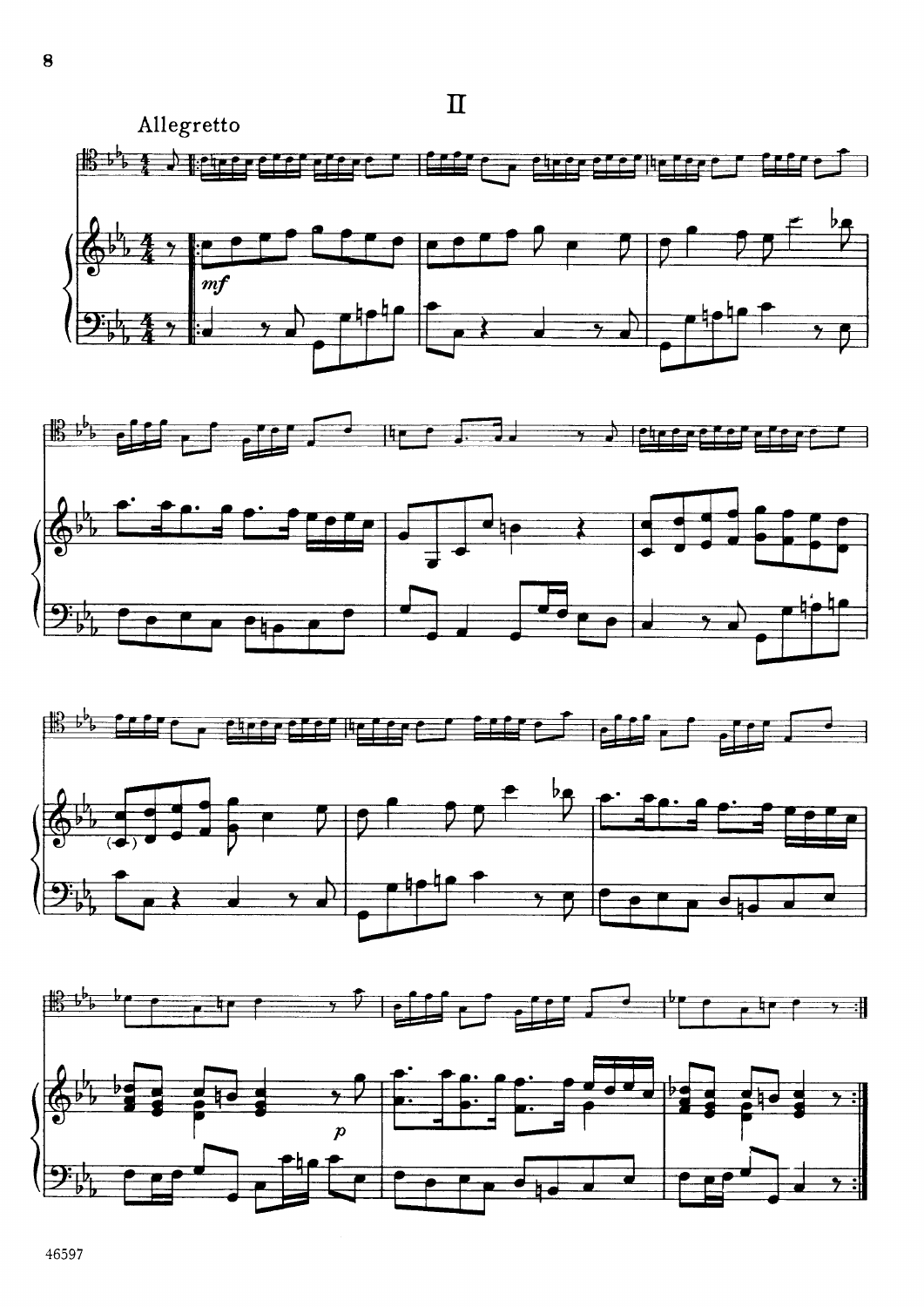





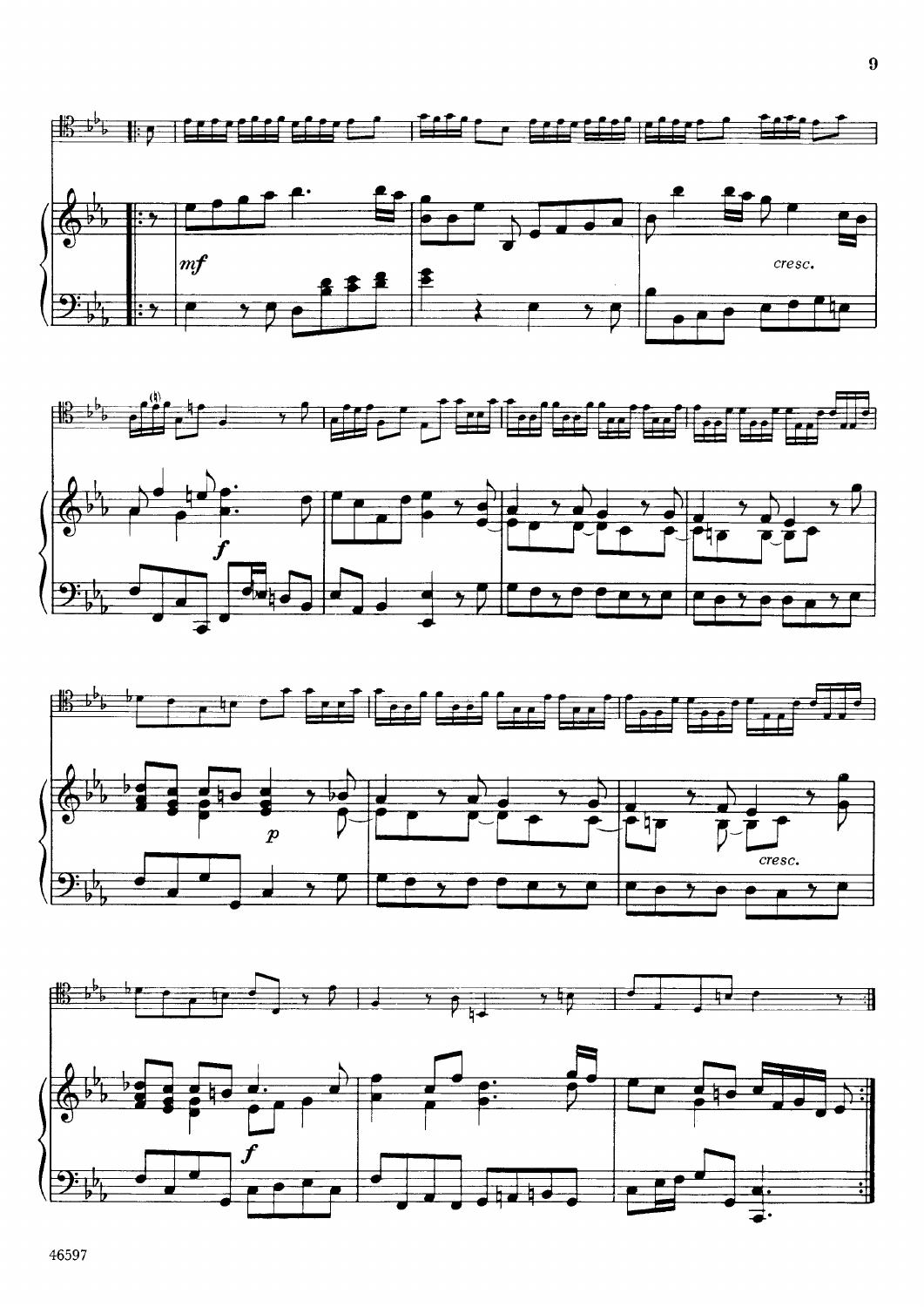





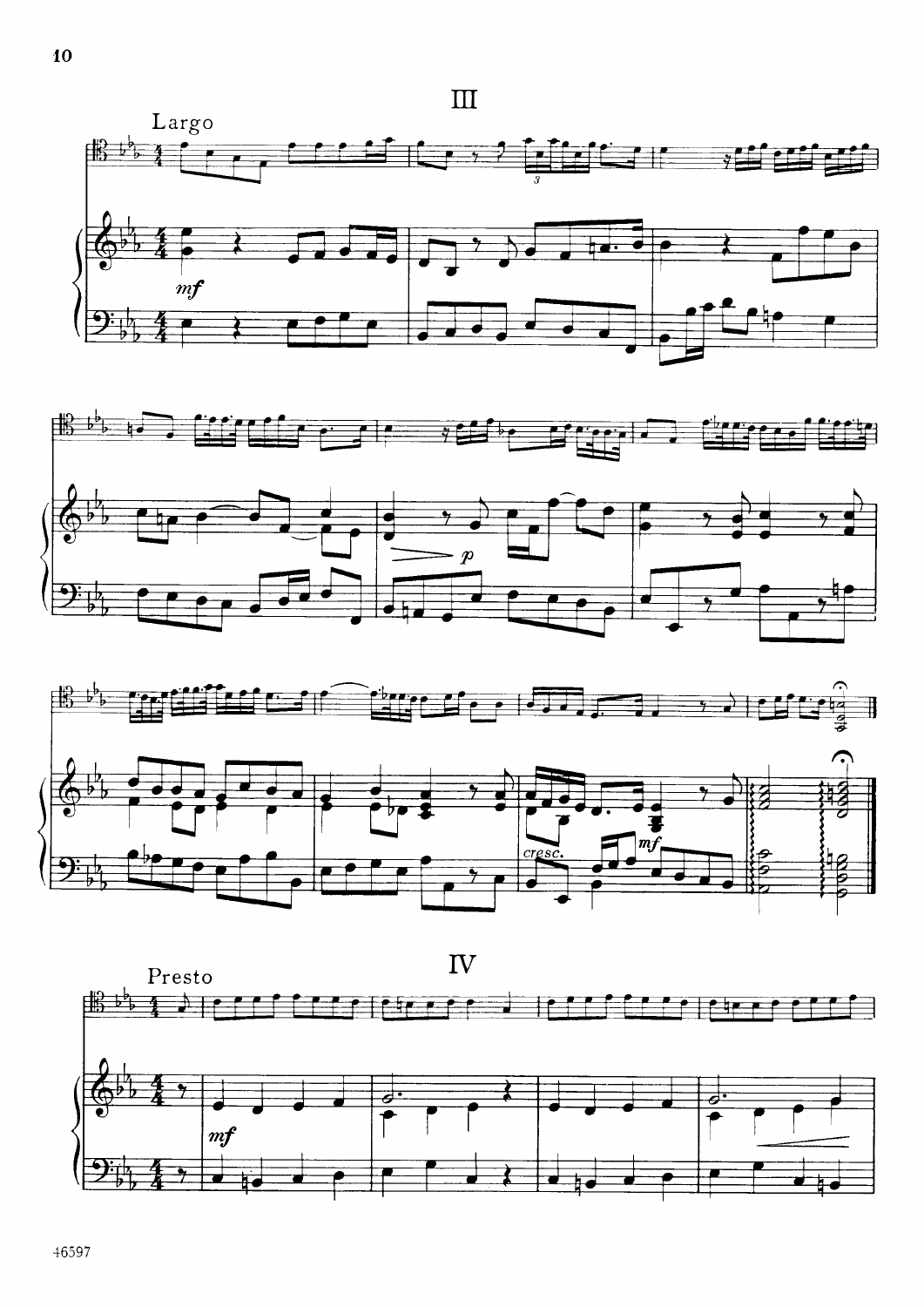





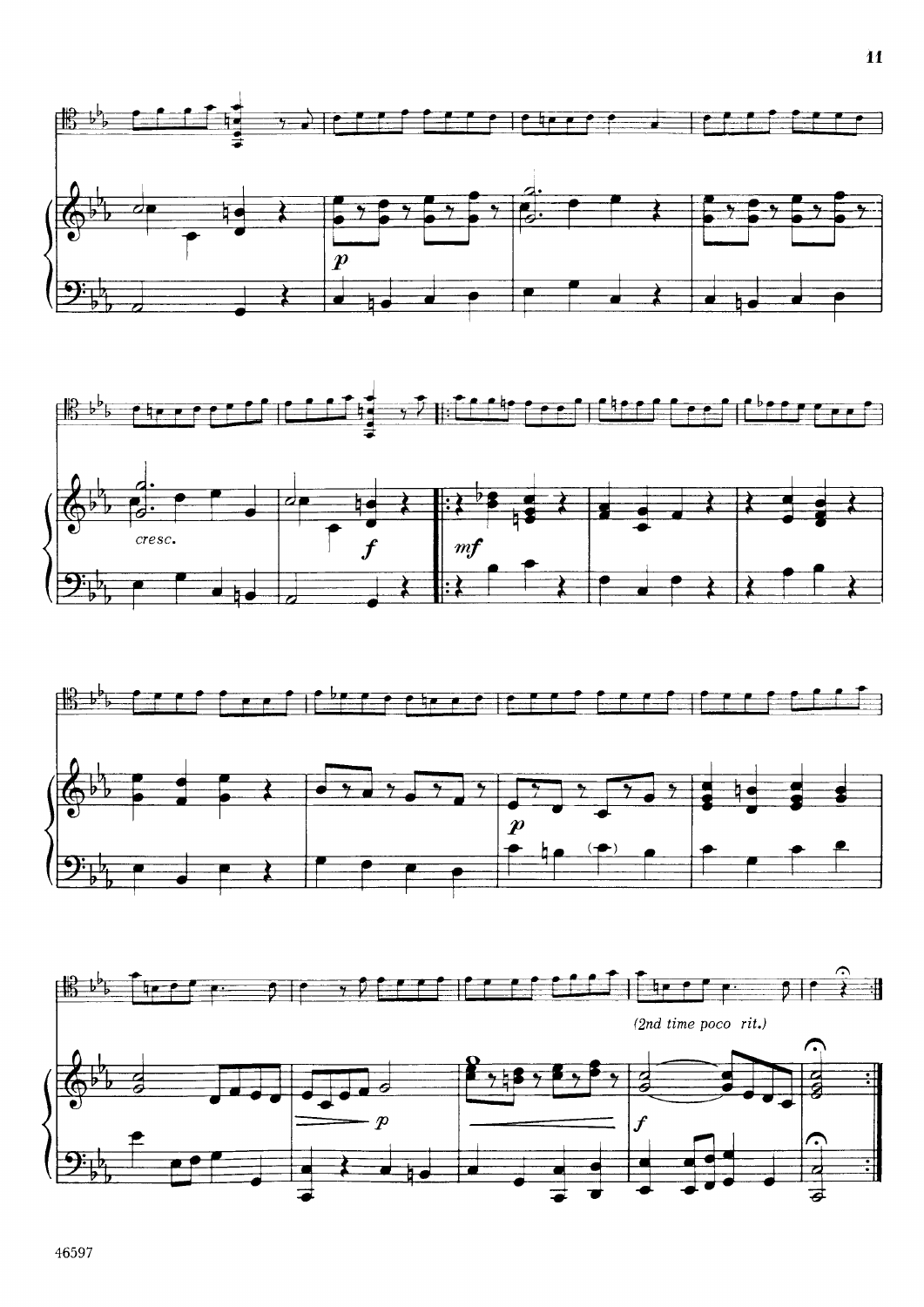## Sonata 3







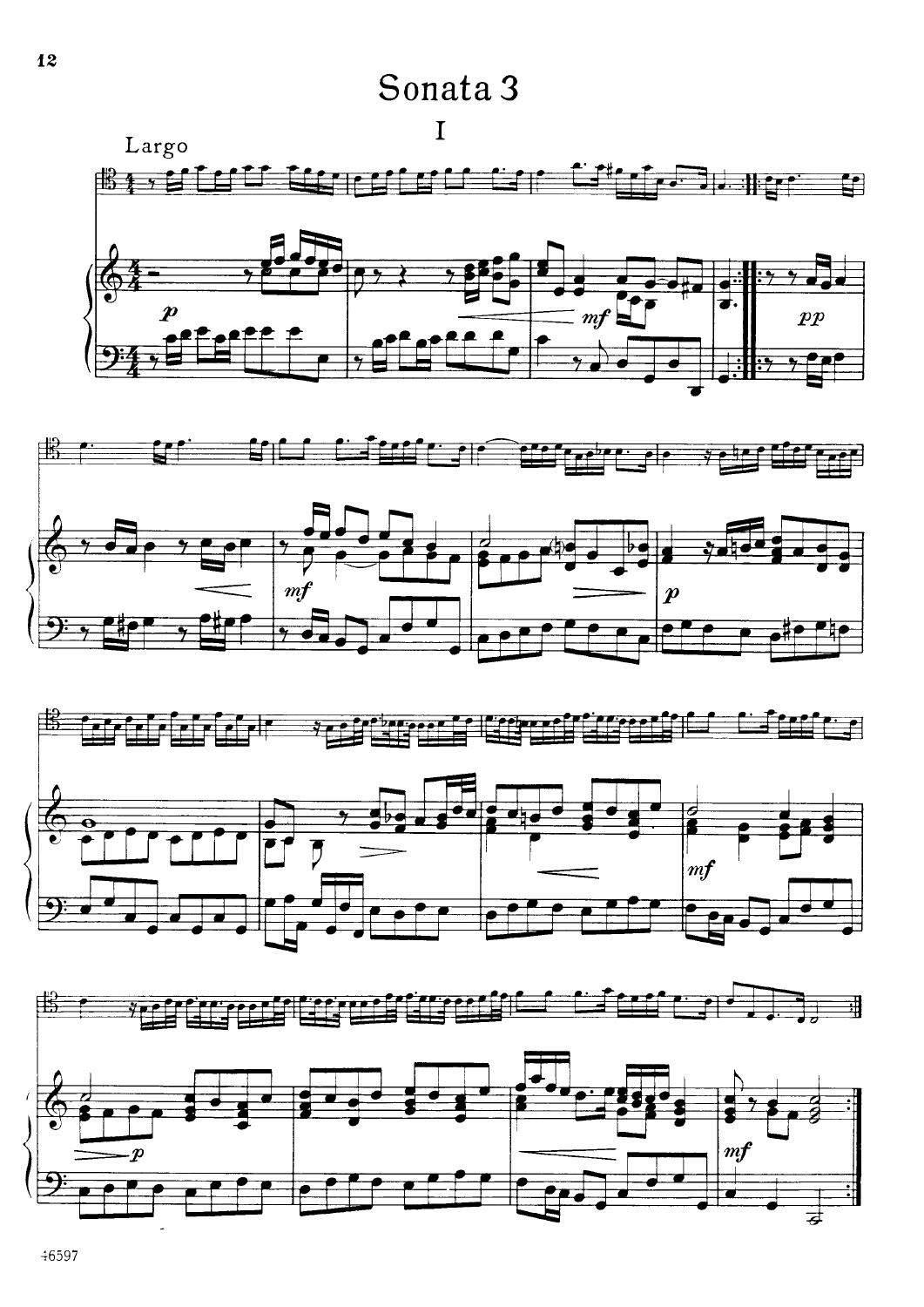







 $\overline{\mathbf{u}}$